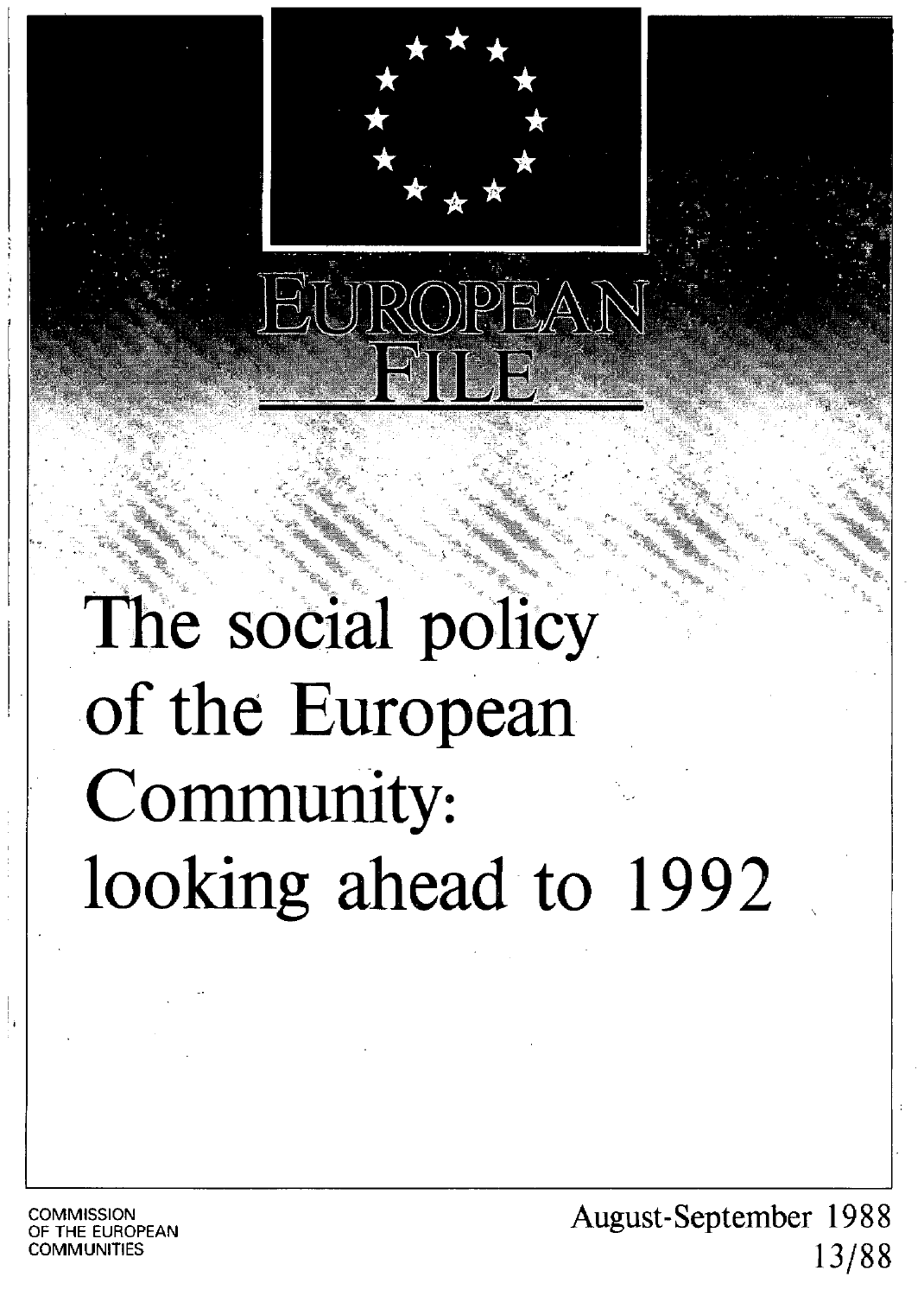The end of 1992: that is the deadline set for the completion of the large internal *l.* European market. Will the Europe without national frontiers also be a Community as far as social affairs are concerned? The stakes are high because this is a question directly affecting 320 million people. Support for the creation of a 'European social area' is being voiced more and more frequently. The European Commission itself recently reiterated the prime importance, for economic and social cohesion, of improving living and working conditions and promoting a high level of employment. The completion of the internal market equally implies greater freedom for people to move from one member country to another, creating the conditions for successful adaptation to the changes which increasing European integration will inevitably entail, and intensifying dialogue between the social partners.<sup>1</sup>

The development of the European Community's social policy should therefore enter a new stage. Before looking at its characteristics and objectives, it may be useful to summarize briefly the course that has been followed over the past 30 years.

## **The first stages of European social policy**

From the very inception of the Community, the Treaty of Rome (1957) numbered among its explicit objectives the improvement of living and working conditions. However, the few social provisions the Treaty contains are an insufficient foundation for a comprehensive policy. At the time, it was primarily through the actual functioning of the common market that a certain harmonization was expected in the development of the different national social systems. None the less, the Treaty includes provisions concerning:

- $\Box$  Equal treatment for men and women, a principle invoked mainly in order to avoid social distortions which impede free competition.
- $\Box$  Social security of migrants, a necessary corollary of the free movement of workers instituted by the Treaty.
- $\Box$  Vocational training, for which a series of general principles was subsequently adopted as a guideline for the various national policies.
- $\Box$  The creation of a Social Fund, the function of which was initially limited to reimbursing Member States for part of their expenditure on retraining the unemployed and on the resettlement and income maintenance of those who had to find new employment. In the coal and steel sectors, covered by the ECSC Treaty, European social aid to facilitate restructuring commenced at the beginning of the 1950s.

At the beginning of the 1970s, this minimalist conception of the Community's social role seemed out of date; it was no longer believed that economic mechanisms

<sup>&</sup>lt;sup>1</sup> This file replaces No 8/86.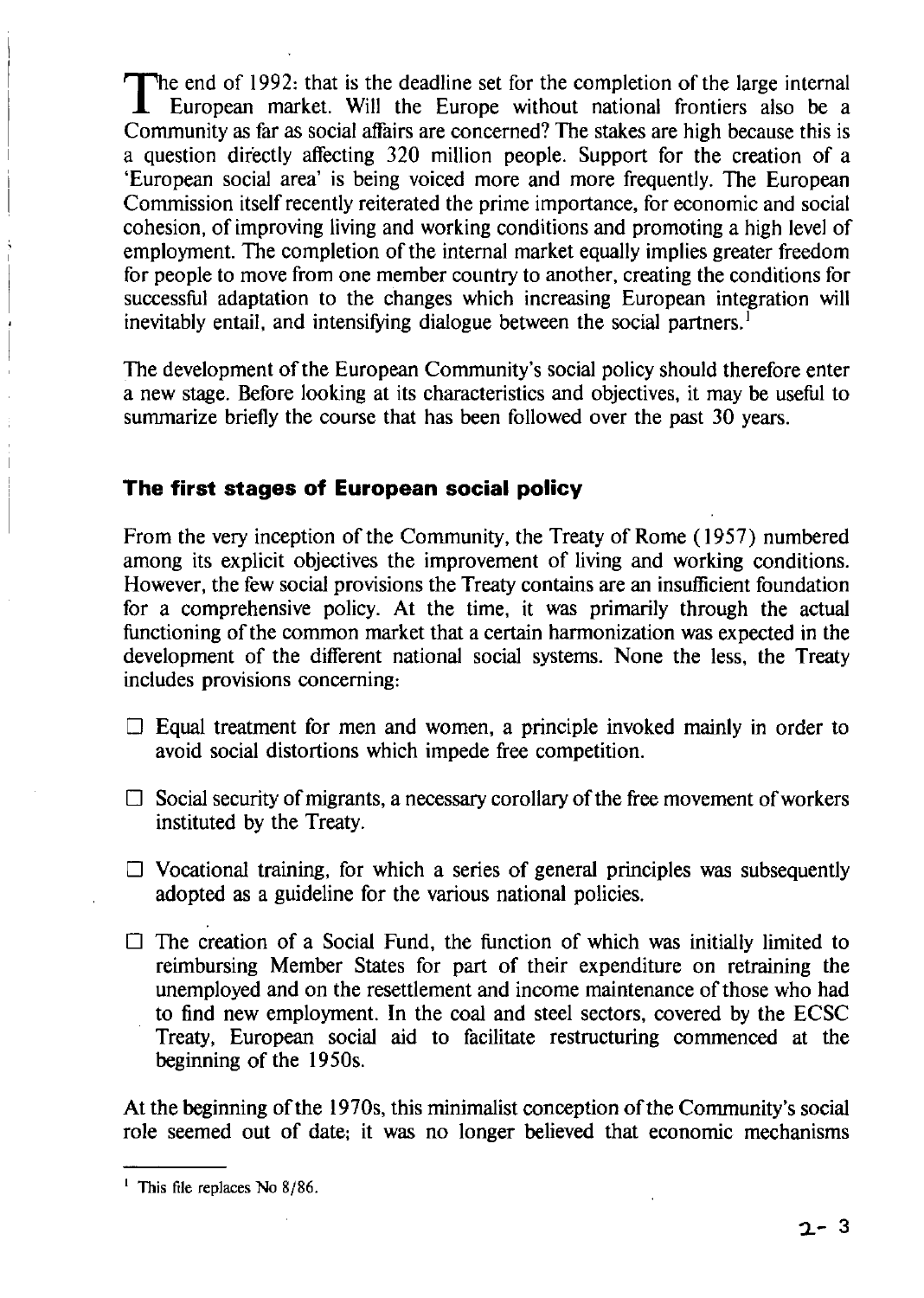automatically generated social progress and full employment. In October 1972, the Heads of State or Government of the Member States therefore invited the Community institutions, following consultation with the social partners, to draw up a social action programme. This was approved by a resolution in 1974. Some 40 priority actions were singled out. They had to contribute to the achievement of three major objectives: full and better employment, improved living and working conditions, and participation of workers and social partners.

 $\Box$  Full and improved employment.

- Social Fund. This has been remodelled on two occasions, in 1972 and 1984. It is now financed by the Community's own resources and is open to requests from both private and public bodies. Its procedures have been improved and aid from it is subject to Community criteria being met. In the 1970s the priority task of the Fund was to alleviate friction created by Community policies (for example, by supporting the retraining of workers from the textile industry or agriculture) and to combat structural unemployment, particularly in regions that were slow to develop or in economic decline. From 1978 onwards, aid for the recruitment or employment of young people was added to the Fund's traditional help for vocational training. In 1984 a new reform of the Fund reserved 75 % of its resources for young people under 25 years of age; in addition, the most disadvantaged regions are guaranteed 40 % of appropriations ( 44,5 % after the enlargement of the Community to include Spain and Portugal). A new system of advances enables projects to be financed as soon as a decision is made to grant assistance. The operation of the Fund is therefore more flexible and its effectiveness in the face of mounting unemployment is increased. However, with an allocation of 3 100 million  $ECU<sup>1</sup>$  in 1987, the Fund is not capable by itself of solving the unemployment problem which currently affects 16 million workers in the Community of Twelve.
- Employment policy. Although this remains the responsibility of Member States and is still therefore outside the scope of the Community, a start has been made on concerting national policies. There have been exchanges of information and experiences and resolutions have been adopted, dealing in particular with flexibility of retirement age, fighting long-term unemployment, the contribution of local employment-creation iriitiatives to the struggle against unemployment, arid an action programme for increased employment.
- Vocational training. A European Centre for the Development of Vocational Training was established in Berlin to improve and harmonize levels of training. Community resolutions covered general guidelines for vocational

<sup>&</sup>lt;sup>1</sup> I ECU (European currency unit) = about £0.66, Ir £0.78 or US \$1.2 (at exchange rates current on 1 June 1988).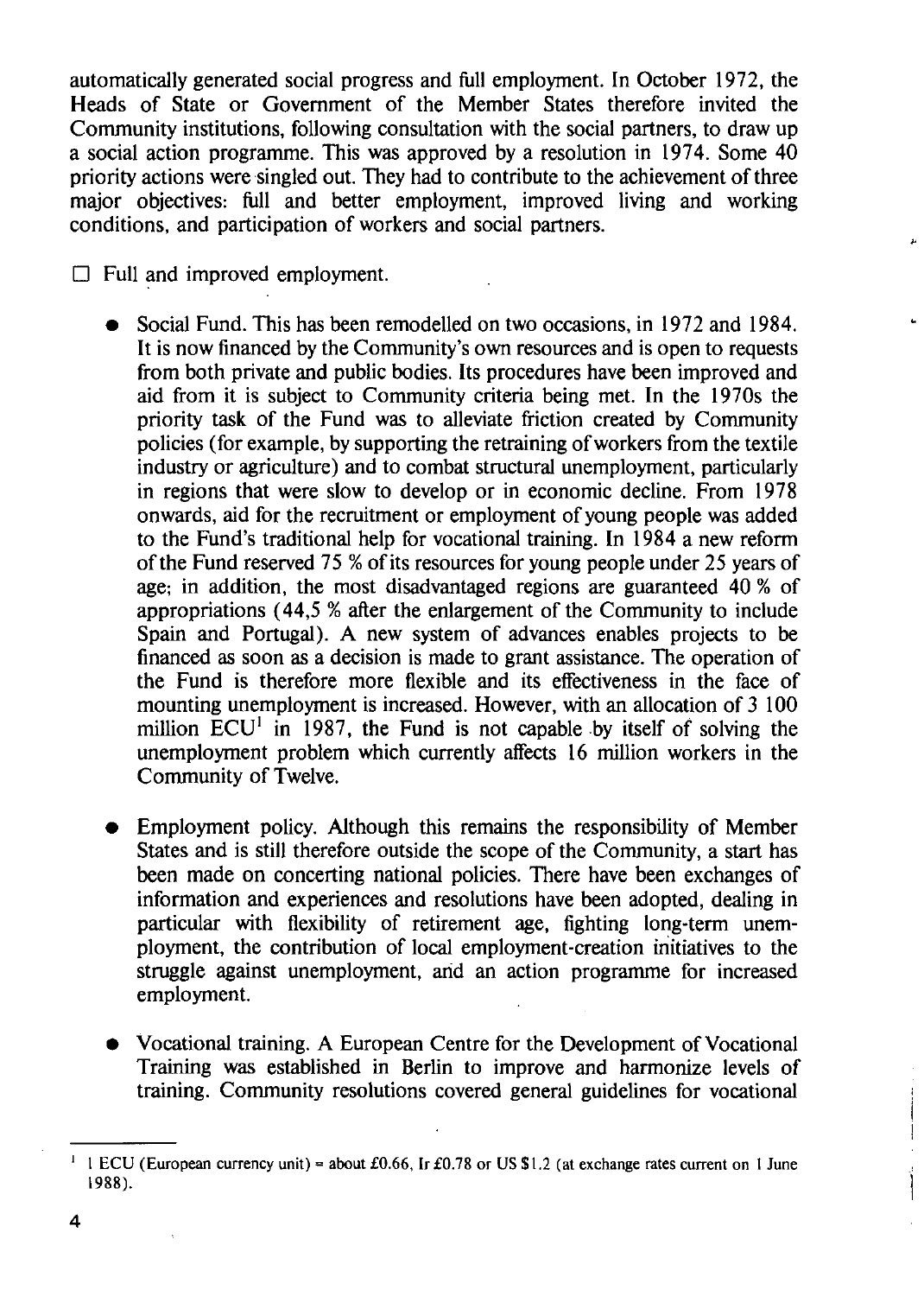training, combining training with work experience, training for new technologies, and the preparation of young people for work. This delicate stage was the subject of a series of pilot projects carried out with the support of the Social Fund and, in 1987, of an action programme for the training and preparation of young people for their working life.

- $\Box$  Improving living and working conditions.
	- Health. Provisions to protect the safety and health of workers in certain sectors (such as coal, steel, nuclear energy and road haulage) were followed by others after the adoption of an action programme in 1978. A series of Directives on health problems limits dangers from noise and the use of certain materials (lead, asbestos, cadmium, etc.). Specific provisions have been adopted to help handicapped people. A European action programme to fight cancer was launched just recently.
	- Equality between men and women. Several Directives enshrine the principle of equality in remuneration, in access to employment, vocational training and promotion, in working conditions and in social security. In addition, action programmes have been implemented, which put increasing emphasis on positive action to promote equality in practice.
	- The economic interests of workers and worker participation. Community Directives offer a certain protection to workers threatened by collective redundancies, company take-overs or employer insolvency. Provision is made for consultation procedures; in the case of a take-over, acquired rights are protected in the case of bankruptcy or legal settlement, expert bodies must guarantee the payment of salaries due. Until now, however, the Member States have been unable to agree on information, consultation or participation of workers in multinational companies or on a European 'public limited liability company' status.
	- Working conditions. In 1976, a European Foundation for the Improvement of Living and Working Conditions was established in Dublin. The previous year, a Community resolution called on the Member States to introduce the 40-hour week and four weeks' paid holiday. In the face of mounting unemployment, the Community subsequently considered the implications of a reorganization of working time and a better distribution of existing employment; the social partners were asked to examine the question. A recommendation on flexibility of retirement age has been adopted, but the European Commission's proposals to protect part-time and temporary workers are still awaiting a decision by the Council of Ministers.
	- Migrant workers. A specific action programme was initiated to promote equal treatment and the integration of workers and their families.
- $\overline{a}$  $\Box$  The participation of workers and social partners. As mentioned above, various provisions either adopted or drafted provide for the information and consultation of workers in businesses. As for the participation of the social partners in

~·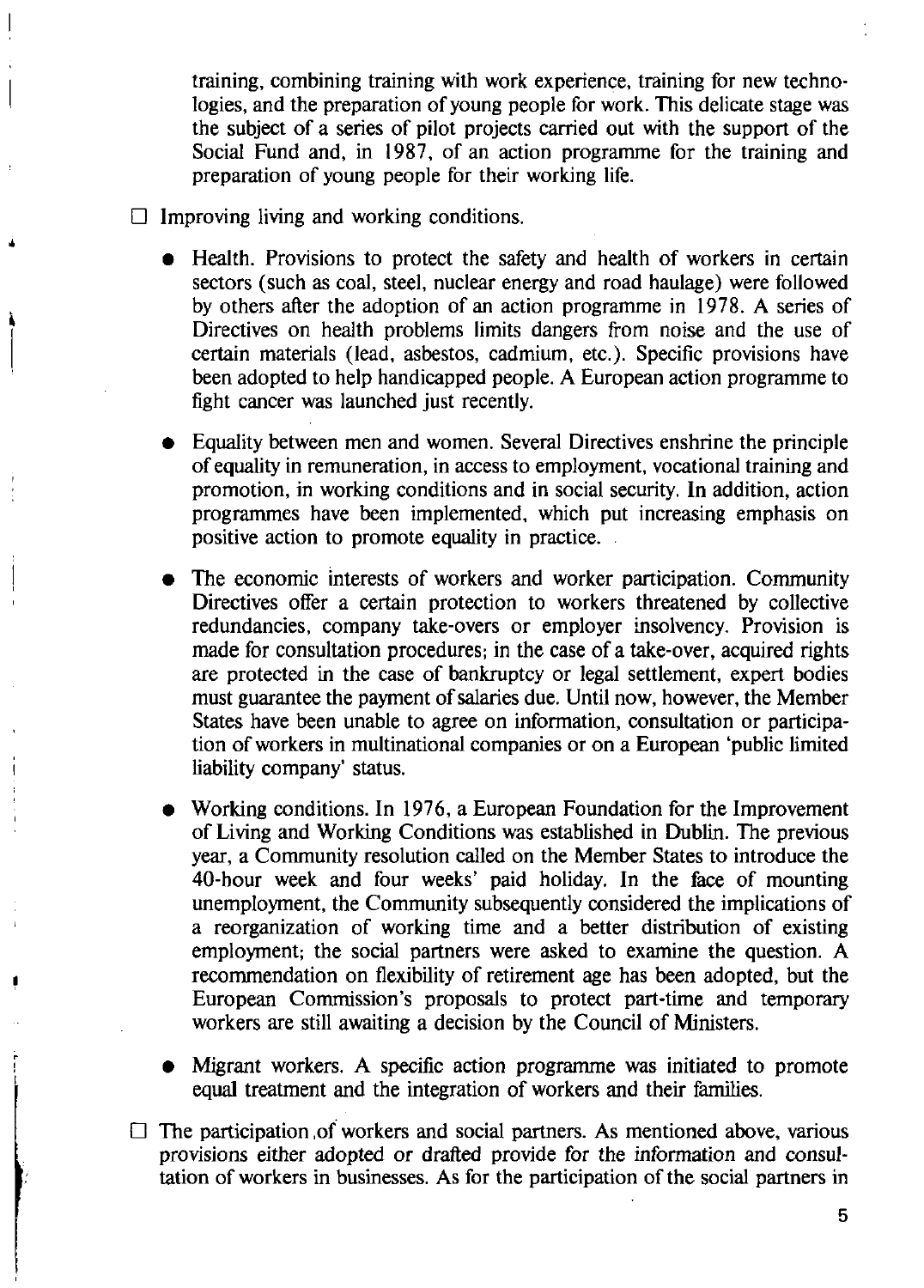

•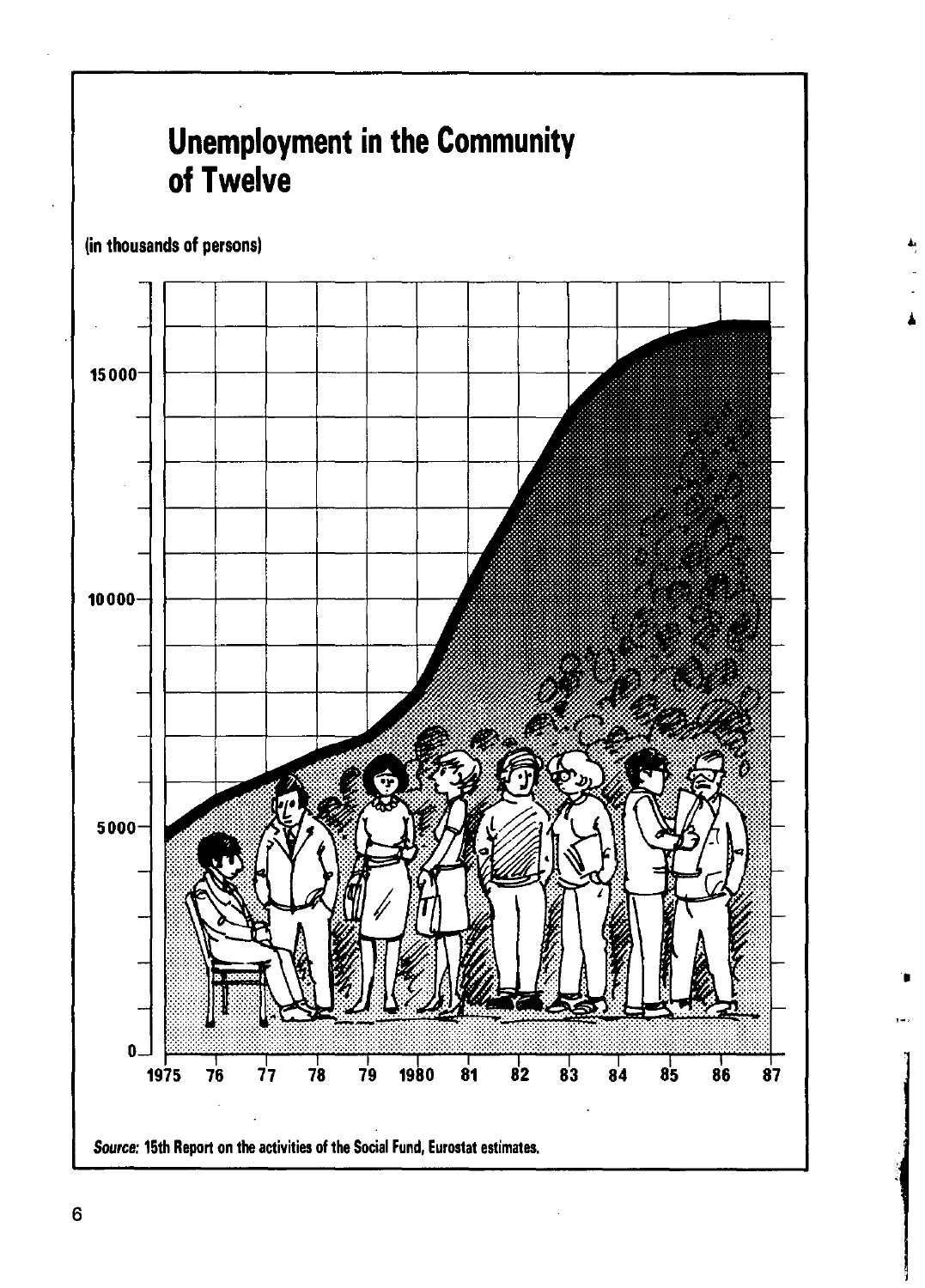the economic and social decisions of the Community, this is organized on several levels. The Community's Economic and Social Committee, composed of representatives of employers, workers and other interest groups, delivers opinions on numerous proposals submitted by the Commission to the European Parliament and the Council of Ministers; it may also express opinions on its own initiative. Before the Commission adopts its point of view, it frequently consults the numerous consultative committees of experts established over the years (dealing with vocational training, freedom of movement, health problems, the iron and steel industry, sea fishing, etc.). For several years, a Standing Committee on Employment has allowed for direct dialogue between the social partners, the Ministers for Labour and the Commission. Finally, since 1985, the Commission has revitalized the social dialogue between employers and workers in the framework of what is generally known as the 'Val Duchesse dialogue'.

During these years, the social policy of the Community has made indisputable progress. However, as the economic environment has deteriorated, the unwieldiness of the decision-making procedures, generally based on the unanimity rule, and the diversity of living standards and social traditions in the different Member States  $$ grown from six to  $12$  - have often constrained, scaled down, and even prevented intended harmonizations: witness the fate of proposed directives on work flexibility and worker consultation.

## **1992: towards a European social space**

The time has come for new progress. Between now and 1992, the Community is mobilizing itself around the grand project to complete the internal market without frontiers. This is intended to ensure total freedom of movement between the Member States for people, goods, services and capital. In conjunction with greater convergence in national economic policies, the realization of this objective should liberate the forces for growth which are present in Europe and thereby help in the fight against unemployment. It needs to be accompanied by measures which are social in the widest sense.

 $\Box$  The large market demands above all more effective economic and social cohesion, so that all regions and all social categories benefit from the dynamism it creates. To this end, the European Commission will continue to call for the convergence of national economic and social policies. At the beginning of 1988, itwas already able to convince the Heads of State or Government of the need for a remodelling of the Community's structural Funds and for a doubling, between now and 1993, of their budgetary allocation. In their new form, these Community financial instruments will pursue five major objectives: development of structurally backward regions, redevelopment of regions in industrial decline, fighting long-term unemployment, assistance for the recruitment of young people, and adaptation of agricultural structures. The Social Fund will contribute to these different objectives by concentrating its efforts on regions in difficulty, on the long-term unemployed and on young people who have not yet got a job. The Community will continue to stimulate and support national initiatives through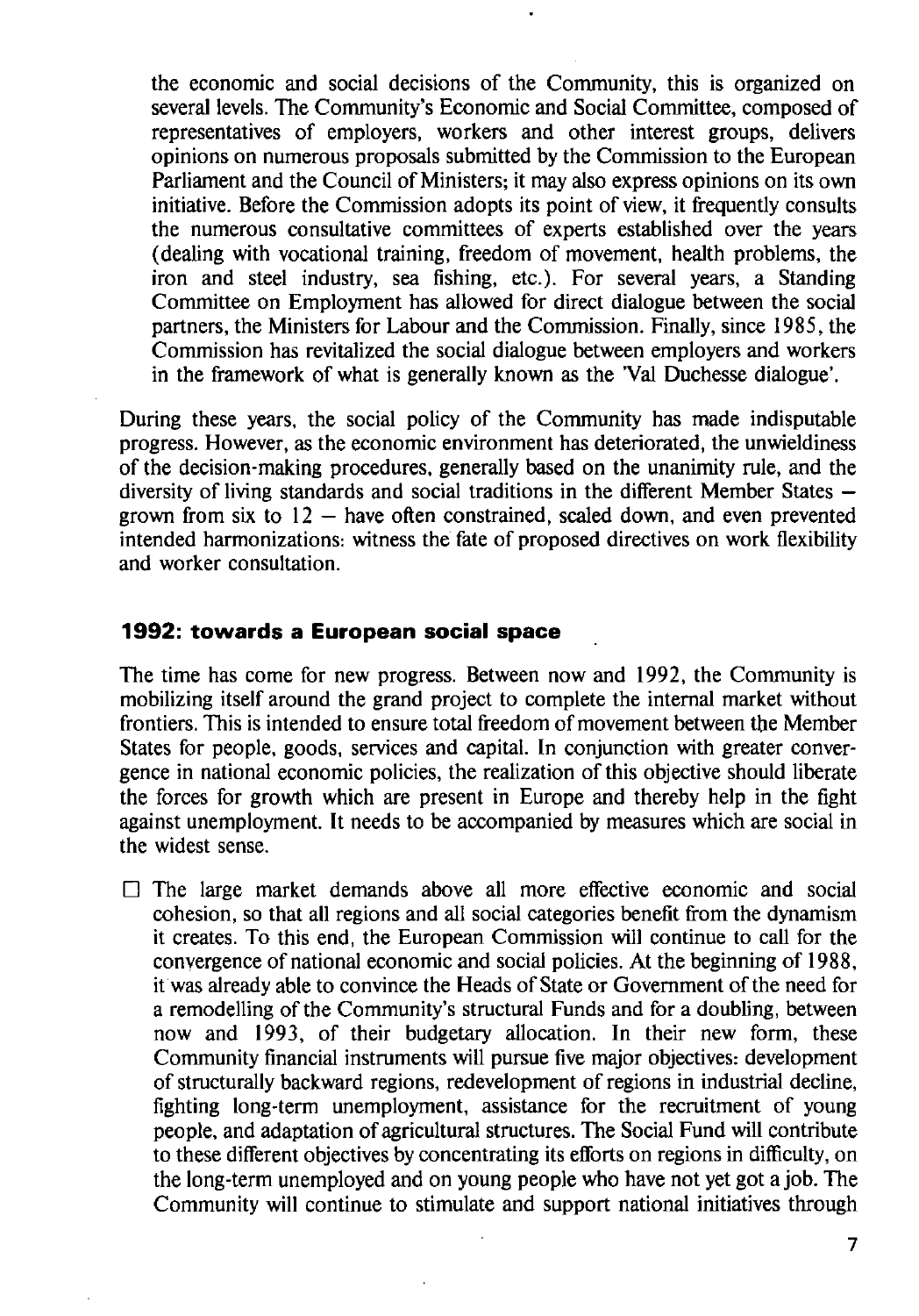supplementary financing. However, it will become involved at the formulation stage of various employment policies and its contribution will increasingly be made within programmes in which all partners and all available resources are integrated, for the sake of coherence. A multiannual programme will avoid the dispersal of assistance among multiple small projects, while quality criteria will enable encouragement to be given to the most innovatory measures.

 $\Box$  The large market should not open the door to unfair competition based on the exploitation of workers. The Single European Act amending the Treaty of Rome therefore provides that the Council of Ministers may adopt by a qualified majority  $-$  and no longer by unanimous vote  $-$  minimal social requirements to promote improvement of the working environment, and particularly the safety and health of workers. The participation of the European Parliament in the drawing up of such measures has been strengthened. Moreover, there is nothing to stop a particular Member State from maintaining more exacting requirements.

This is the context in which the Commission has defined a new programme on safety, hygiene and health in the workplace and, following Directives already adopted on health matters, has submitted new proposals at the beginning of 1988, dealing with safety issues. These proposals concern in particular the arrangement of the workplace, conditions for the use of work equipment, safety equipment, the handling of heavy loads, and the characteristics of visual dsplay screens, which are increasingly used in offices and workshops. The fact that the requirements are minimal does not imply that it is a case of 'lowest common denominators'. On the contrary, such requirements are based on the most advanced model (otherwise, they would be politically useless). The ambitious nature of these texts explains why a delay of five years is allowed for their implementation.

 $\Box$  Contractual policy must remain the basis for the European social model. The Commission therefore argues in favour of developing the social dialogue to allow better management of the diversity and flexibility of situations. The Single Act already mentioned stipulates that 'the Commission will try to develop the social dialogue between social partners at European level, which could result, should the social partners consider it desirable, in contractual relations'. The road to collective European framework conventions is therefore open. At the end of 1985, a meeting between the Commission and representatives of workers and employers enabled two working groups to be set up: the first was given the task of examining the macro-economic problems posed by the implementation of a European cooperative strategy for growth and employment, the second was charged with looking into the problems posed at the micro-economic level, particularly by the introduction of new technologies. Joint opinions already issued on these matters have facilitated dialogue in greater depth, a dialogue which is still going on and which may be further enlarged in scope. Out of this process has emerged the idea of drawing up a 'European social charter' to define a set of fundamental social rights, on the basis of which further negotiations could take place.

8

 $\sim$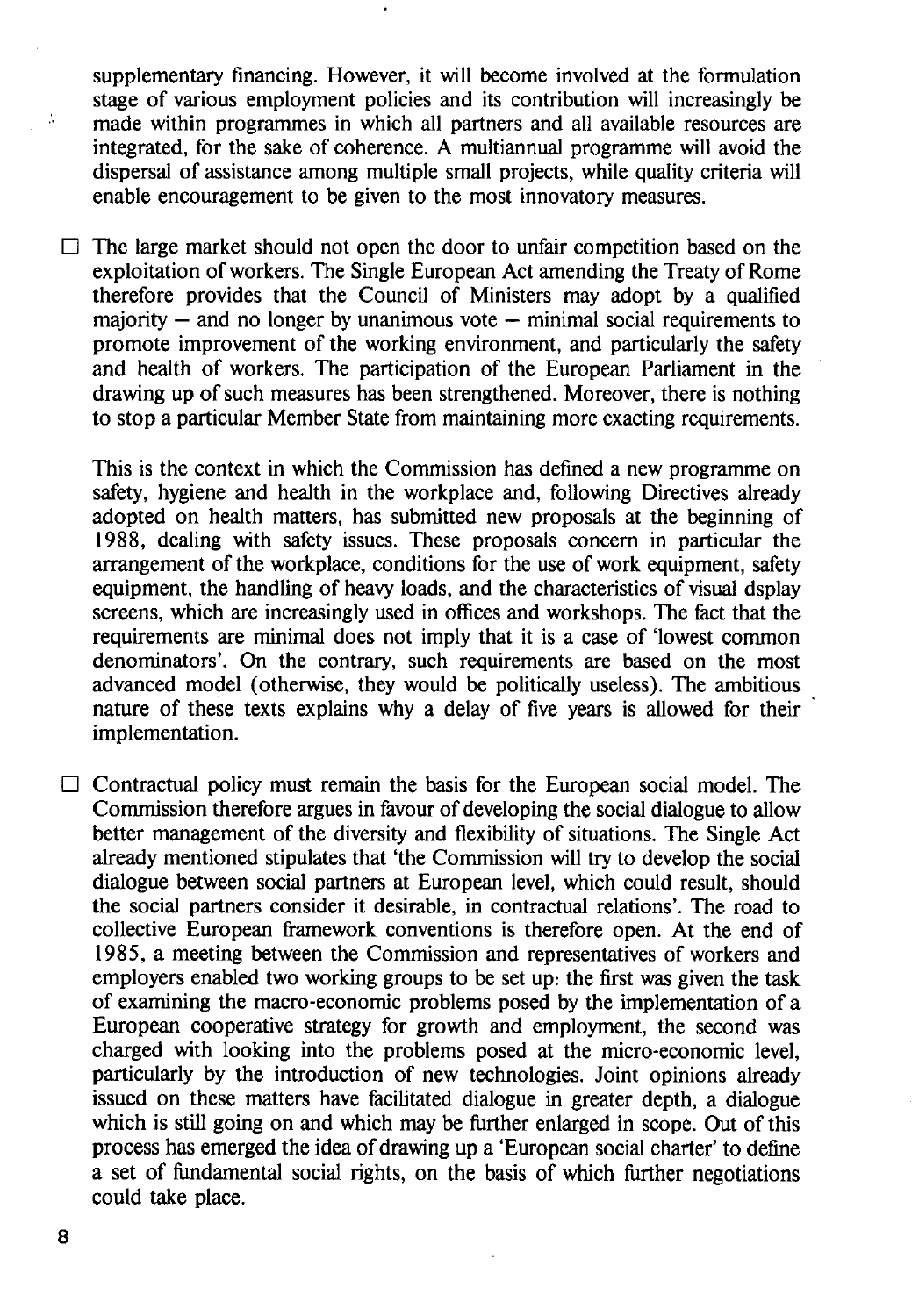In February 1988, in a position paper on the 'development of the Community's social policy', Mr Marin, European Commission Vice-President responsible for Social Affairs, discussed the possibilities for social policy in the framework of the internal market. This document, intended to open a large-scale debate between all interested parties, insists on the interdependence of economic and social policies and on intensified dialogue between the social partners and governments. Among the challenges noted are: problems posed by the need to increase employment and improve the quality of working life, the need to re-examine the means employed to ensure the future of systems of protection and social security, and the social implications of the completion of the internal market. The last involves the elimination of certain obstacles to the rpovement of workers, adaptation of labour market and training policies, consideration of social problems raised by the harmonization of technical standards and company law, and anticipation of and support for a series of social changes engendered or accelerated by the implementation of the large market.

Mr Marin's document sets out several priority objectives:

- $\Box$  Promoting the improvement of living and working conditions. Two tasks appear to be central here: to implement the new action programme on health, safety and hygiene in the workplace and to take account of social problems, and in particular of safety and health matters, raised by the technical harmonization and standardization undertaken to complete the internal market.
- $\Box$  Ensuring conditions for the free movement and equal treatment of workers. The fight against discrimination must be stepped up and major efforts remain necessary to ensure the application of Community law. Labour mobility must be supported by the generalization of the right of residence, by the recognition of diplomas and the correspondence of qualifications by the development of Community exchange programmes such as Cornett, Erasmus and 'Youth for Europe', and by the increasing interconnection of national labour markets, based in particular on an improvement in mutual information and cooperation between expert services.

 $\Box$  Preparing for a successful adaptation to the large market. The Commission's role in anticipation and information must be strengthened to benefit all potential users of information: economic, social and political agents. Initial and further vocational training has a fundamental role to play in supporting the completion of the large market. Therefore there should be swift implementation of measures recommended by the Commission for the correspondence of qualifications, training for new technologies, language learning and cooperation between training institutions and firms. Moreover, the institution of a series of elements of a European company law calls for the drawing up of rules for information, consultation and·participation ofworkers: European Directives either adopted or proposed should be revised along these lines. There is a greater need than ever for effective measures to protect workers in a labour market which is becoming more flexible. The Commission is considering in particular the establishment of a standard form of work contract, which would cover all workers whatever their status.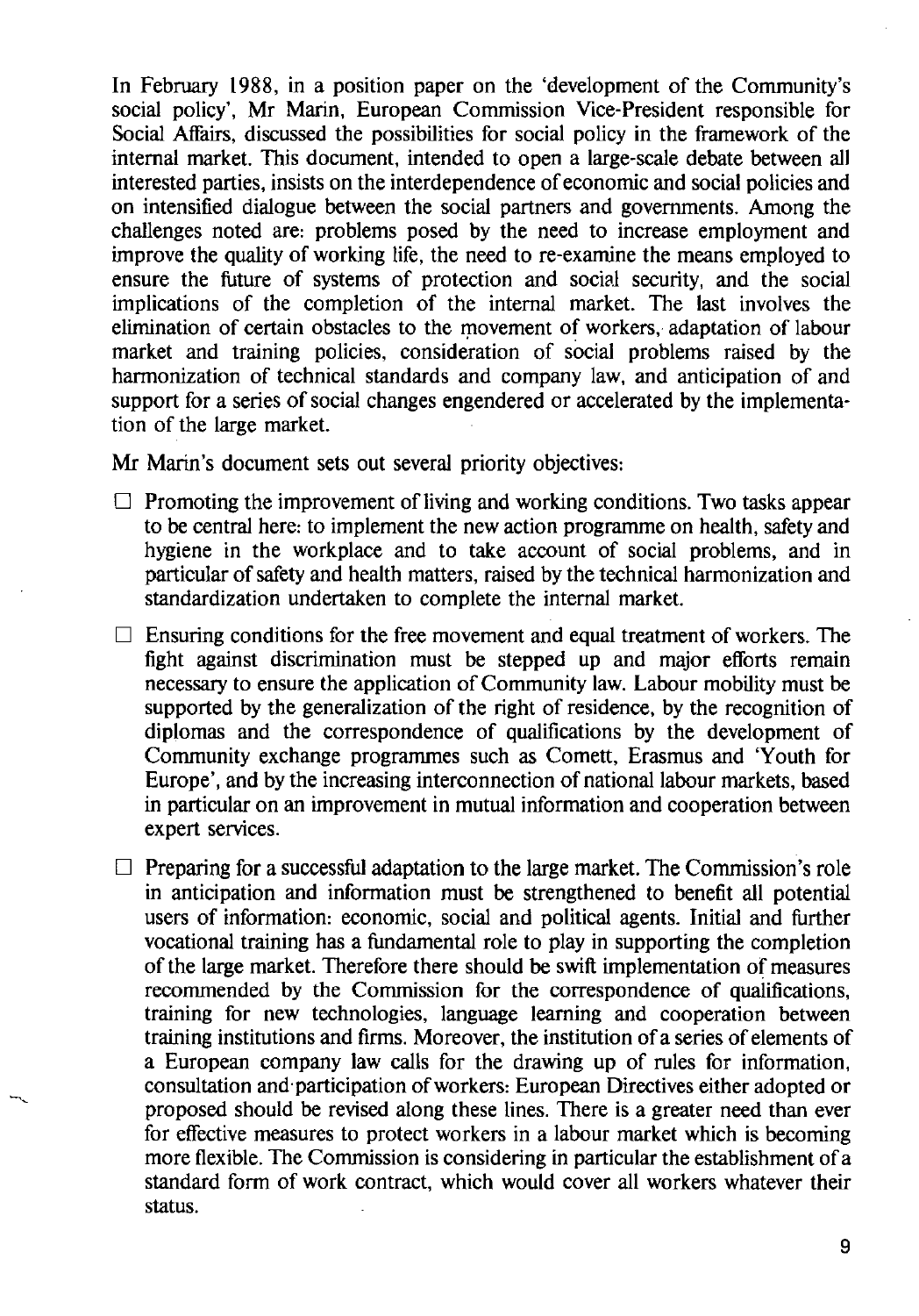- $\Box$  Reinforcing economic and social cohesion. The importance of bringing the structural Funds of the Community up to date has already been underlined. To this must be added specific social measures adopted or forecast as part of the redevelopment of iron and steel regions, shipyards, etc. The implementation of an action programme for growth and employment adopted in 1986 and the programme prepared by the Commission to fight against long-term unemployment are also of fundamental importance. Concurrently, the Commission will continue its activities in support of women as well as its initiatives to fight poverty. It also intends to concern itself with the elderly and with family policy. Furthermore, it will continue to examine problems of social security, while taking account of the development of European integration, and the fmancial and demographic problems facing Member States.
- $\Box$  Developing the dialogue between the social partners. Discussions going on in the area of the flexible organization of work should enable a new approach to be taken to texts already submitted on the question of temporary and part-time work. In cooperation with the social partners, the European Commission will continue its discussions aimed at drawing up a body of minimal social provisions to supplement those which already exist. The Community will support social dialogue at all levels, fostering it on a sectoral level where necessary. This should involve not only examining the way dialogue is organized among representatives at different levels  $-$  general and sectoral, European and national, etc.  $-$  but also gradually translating the results of the dialogue into Community law.

Reflection and debate on the development of social policy in the context of 1992 should dwell not only on the various priorities for a social policy, but also on the most appropriate ways of ensuring the success of proposed activities. The relationship between cooperation of the social partners and legislative action pose fundamental questions in this regard. Another factor is worth taking into consideration: against a backdrop of widely diversified national policies and situations, Community action may take different forms, varying from a leading role (mainly the harmonization of legislation), to that of instigator (through financial transfers, adoption of resolutions, etc.), or of guide (where the Community acts as the charmel for information exchanges between Member States). As Community social policy does not aim to unify each and every European social law and practice, the whole problem is to pick out the priorities for joint action and to select  $-$  or combine  $-$  the methods which will ensure, on a case-by-case basis, the optimal efficiency and coherence of social policies as we approach the large market of 1992  $\blacksquare$